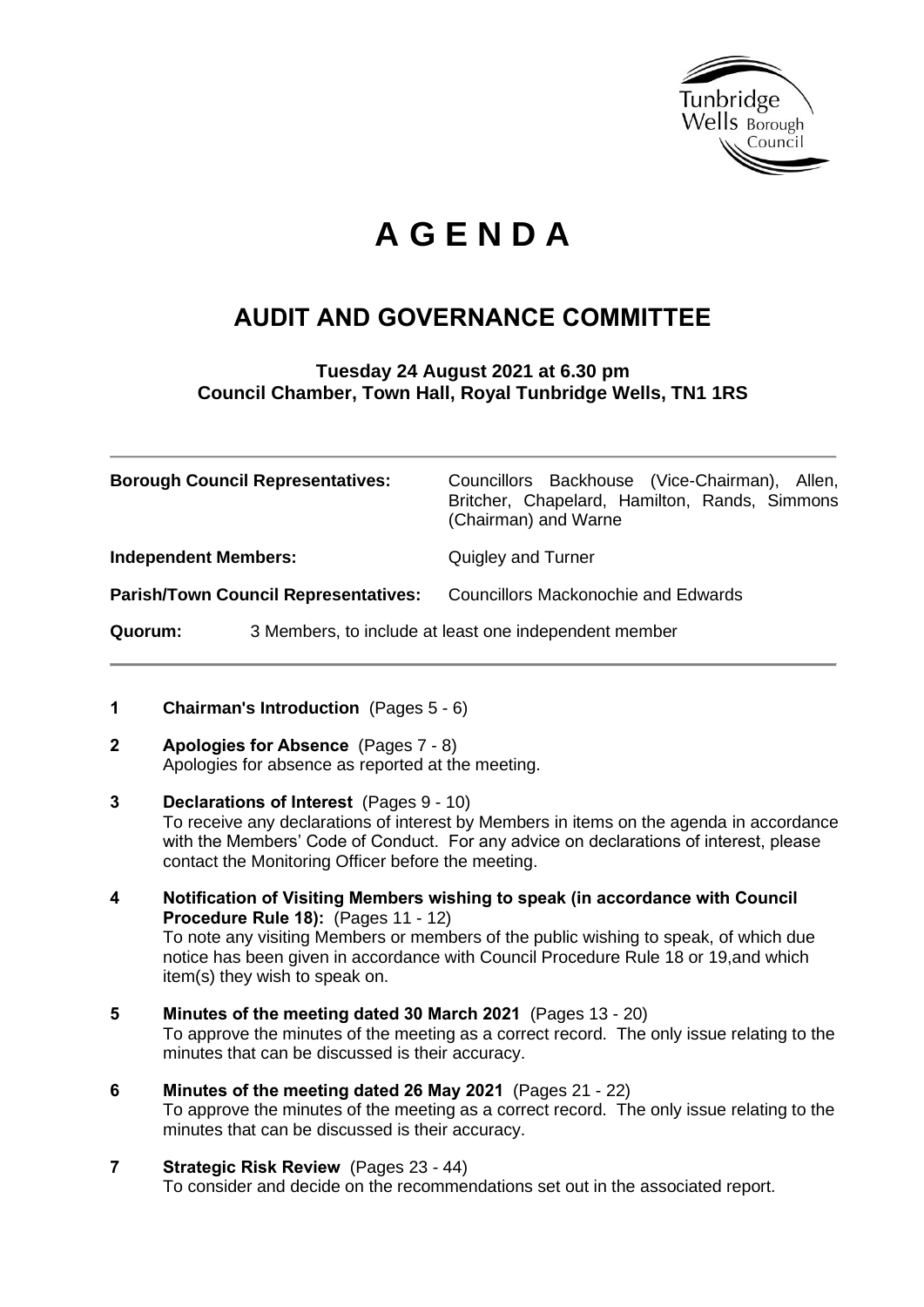- **8 Framework for Major Projects** (Pages 45 66) To consider and decide on the recommendations set out in the associated report.
- **9 Mid Kent Fraud and Compliance Update** (Pages 67 74) To consider and decide on the recommendations set out in the associated report.
- **10 Housing Benefit and Subsidy Claim 2019/20** (Pages 75 78) To consider and decide on the recommendations set out in the associated report.
- **11 Electronic Signatures and Document Sealing** (Pages 79 86) To consider and decide on the recommendations set out in the associated report.
- **12 Internal Audit Annual Report and Opinion 2020/21** (Pages 87 114) To consider and decide on the recommendations set out in the associated report.
- **13 Future Work Programme as at 24 August 2021** (Pages 115 116) To consider the Committee's future work programme.
- **14 Urgent Business** (Pages 117 118) To consider any other items which the Chairman decides are urgent, for reasons to be stated, in accordance with Section 100B(4) of the Local Government Act 1972.
- **15 Date of Next Meeting** (Pages 119 120) To note the date of the next scheduled meeting is Tuesday 28 September 2021.

Tel: (01892) 554413 ROYAL TUNBRIDGE WELLS **Email:** Committee@TunbridgeWells.gov.uk Kent TN1 1RS

**Democratic Services Team** Tunbridge Wells Borough Council Town Hall